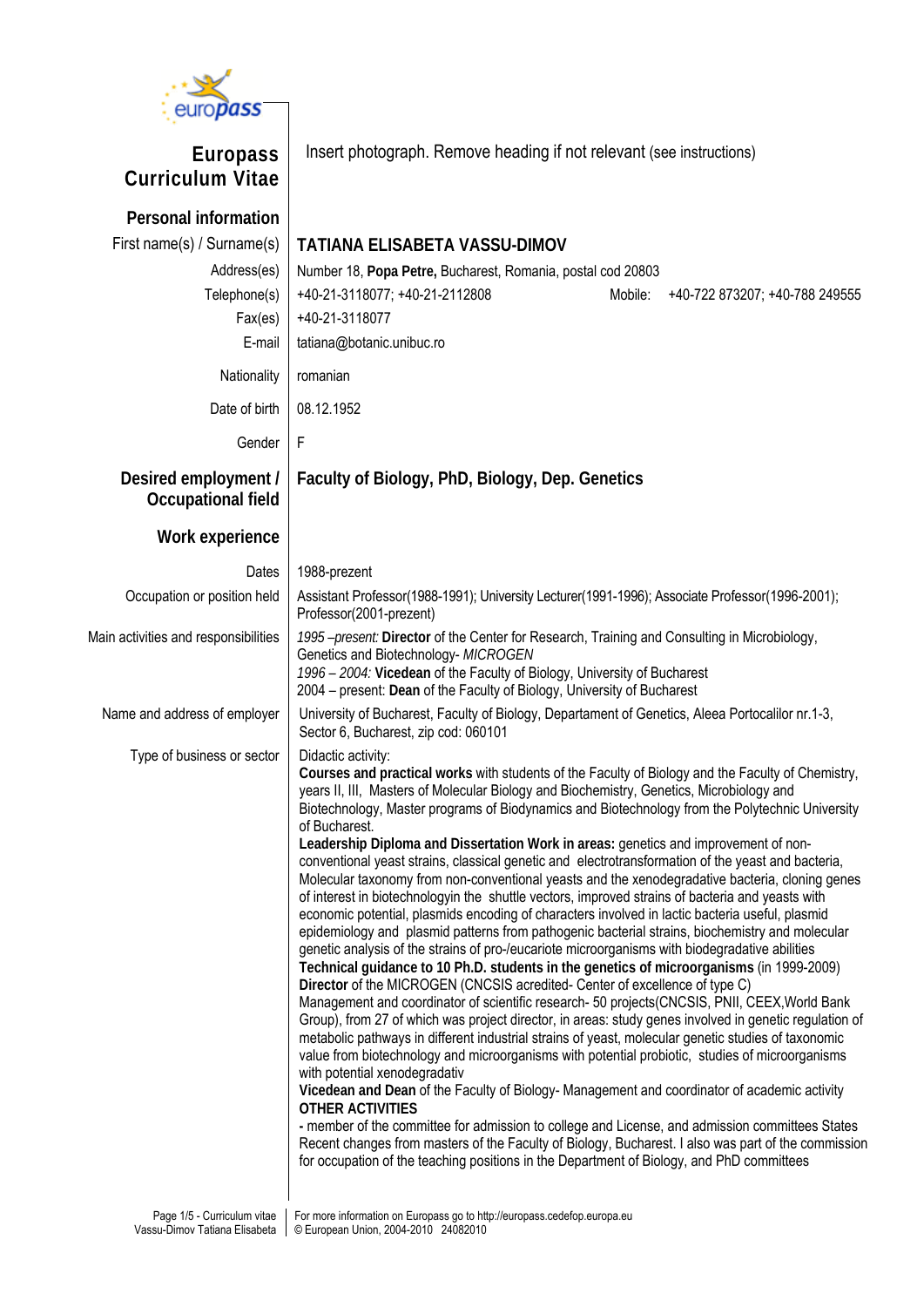# **Education and training**

| Dates                                                             | 1981 - 1987                                                            |
|-------------------------------------------------------------------|------------------------------------------------------------------------|
| Title of qualification awarded                                    | PhD in Biologie                                                        |
| Principal subjects/occupational skills<br>covered                 | Biology, Microbiology, Genetics                                        |
| Name and type of organisation<br>providing education and training | Central Biology Institut from Bucharest / Ministry of Education        |
| Level in national or international<br>classification              | PhD studies                                                            |
| Dates                                                             | 1975-1976                                                              |
| Title of qualification awarded                                    | Specialist in Cell Biology/ Specialization certificate in year V       |
| Principal subjects/occupational skills<br>covered                 | Cell Biology, Bioncology, Molecular embriology, Genetics               |
| Dates                                                             | 1971-1975                                                              |
| Title of qualification awarded                                    | <b>Biologist/Bachelor's Degrees</b>                                    |
| Principal subjects/occupational skills<br>covered                 | Biology, Microbiology, Genetics, Cell Biology, Biochemistry, Chemistry |
| Name and type of organisation<br>providing education and training | Faculty of Biology, University from Bucharest / Ministry of Education  |
| Level in national or international<br>classification              | University studies                                                     |
| Dates                                                             | 1967 - 1971                                                            |
| Title of qualification awarded                                    | Highschool degree                                                      |
| Principal subjects/occupational skills<br>covered                 | Branch of knowledge: Biology, Chemistry, Physics                       |
| Name and type of organisation<br>providing education and training | Mihail Sadoveanu Highschool, Bucharest / Ministry of Education         |
| Level in national or international<br>classification              | Highschool studies                                                     |
| Personal skills and<br>competences                                |                                                                        |
| Mother tongue(s)                                                  | Romanian                                                               |

# Other language(s) **English, French**

Self-assessmer **European level (** 

| sessment        | Understanding |         |                | Speaking |                |                    |                |                   | Writing        |  |
|-----------------|---------------|---------|----------------|----------|----------------|--------------------|----------------|-------------------|----------------|--|
| $\ln$ level (*) | Listening     |         |                | Reading  |                | Spoken interaction |                | Spoken production |                |  |
| Language        |               | English | C <sub>2</sub> |          | C <sub>2</sub> |                    | $\sim$<br>ا با |                   | C <sub>2</sub> |  |
| Language        |               | French  | C <sub>2</sub> | ۷.       | C <sub>2</sub> |                    | B <sub>2</sub> |                   | B <sub>2</sub> |  |

*(\*) [Common European Framework of Reference for Languages](http://europass.cedefop.europa.eu/LanguageSelfAssessmentGrid/en)*

Social skills and competences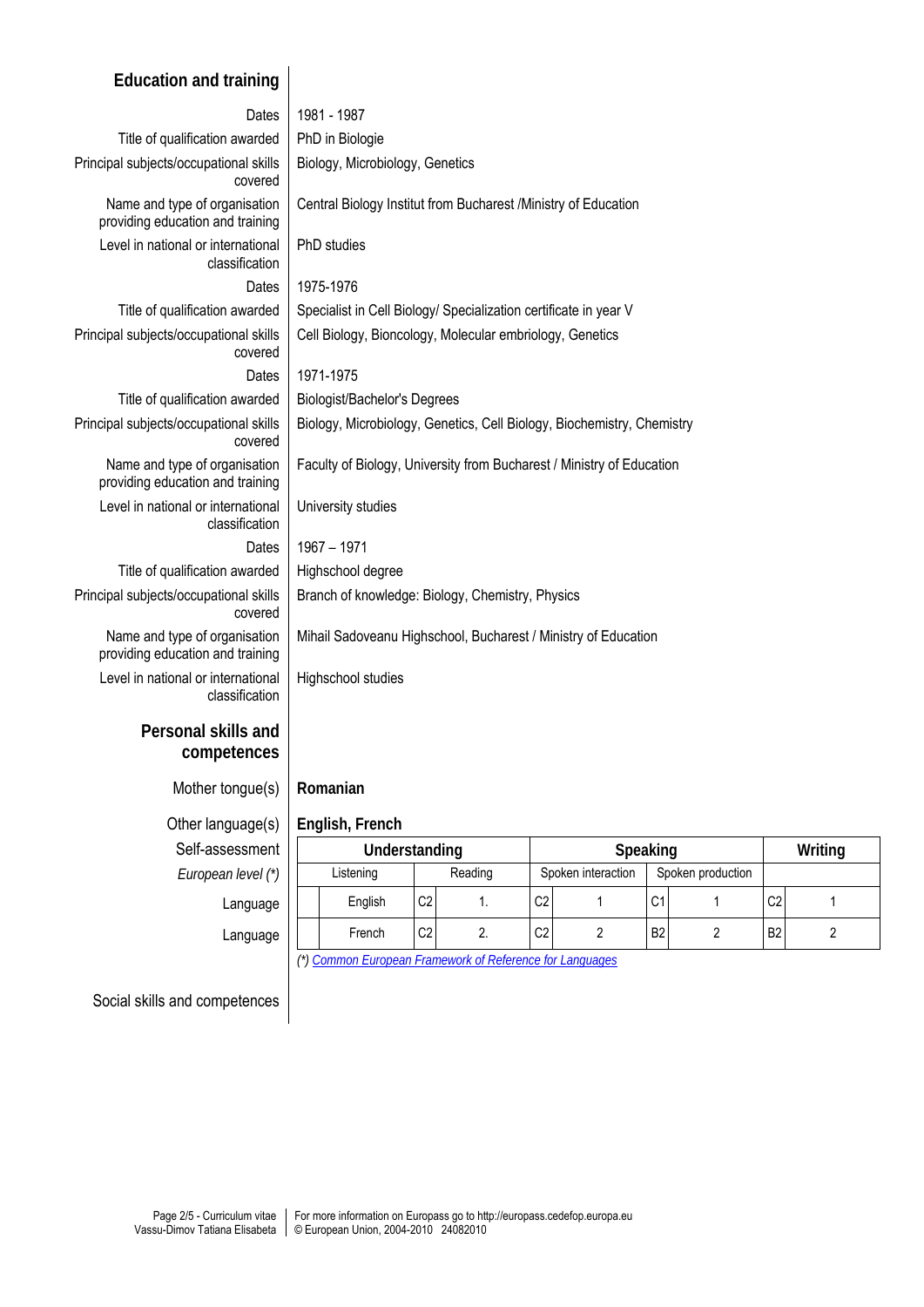| Organisational skills and<br>competences | Menegerial skills - Head of Discipline, Vice-Dean, Dean at the Faculty of Biology<br><b>As Head of Discipline and Head of Research Centre -MICROGEN</b><br>The entier activity was based on the following objectives:<br>1 - University education reorganization after the european model in the branch of Biology;<br>2-The development of scientific research to achive international level;<br>3 - Employment of young graduates in research projects<br>4 - Fund raising for education and research<br>As Vice-Dean and Dean at the Faculty of Biology I've been involved in managing following situations:<br>- administrative problems regarding students<br>- admision contests organization at the Faculty of Biology<br>- interior spaces rearrangement of the Faculty of Biology<br>- raising national funds for equipments aquistion<br>- organization of new international courses<br>- involved in numerous PhD presentation<br>- facilitating international contracts with representative of various universities and improve<br>interpersonal relationships in college |
|------------------------------------------|---------------------------------------------------------------------------------------------------------------------------------------------------------------------------------------------------------------------------------------------------------------------------------------------------------------------------------------------------------------------------------------------------------------------------------------------------------------------------------------------------------------------------------------------------------------------------------------------------------------------------------------------------------------------------------------------------------------------------------------------------------------------------------------------------------------------------------------------------------------------------------------------------------------------------------------------------------------------------------------------------------------------------------------------------------------------------------------|
| Technical skills and competences         |                                                                                                                                                                                                                                                                                                                                                                                                                                                                                                                                                                                                                                                                                                                                                                                                                                                                                                                                                                                                                                                                                       |
| Computer skills and competences          | MS Office 2007 and Vista, different programs like CorelDraw, Adobe Photoshop, Internet                                                                                                                                                                                                                                                                                                                                                                                                                                                                                                                                                                                                                                                                                                                                                                                                                                                                                                                                                                                                |
| Artistic skills and competences          |                                                                                                                                                                                                                                                                                                                                                                                                                                                                                                                                                                                                                                                                                                                                                                                                                                                                                                                                                                                                                                                                                       |
| Other skills and competences             | Editorial skills - Editor at Romanian Biotechnological Letters                                                                                                                                                                                                                                                                                                                                                                                                                                                                                                                                                                                                                                                                                                                                                                                                                                                                                                                                                                                                                        |
| Driving licence                          | No                                                                                                                                                                                                                                                                                                                                                                                                                                                                                                                                                                                                                                                                                                                                                                                                                                                                                                                                                                                                                                                                                    |
| <b>Additional information</b>            | MEMBER IN NATIONAL / INTERNATIONAL SCIENTIFIC SOCIETIES                                                                                                                                                                                                                                                                                                                                                                                                                                                                                                                                                                                                                                                                                                                                                                                                                                                                                                                                                                                                                               |
|                                          | Vice President of the Romanian Genetic Association (since 2006)<br>Member of the Society of Biological Sciences in Romania<br>Member of Romanian Society of Cell Biology<br>Member of Romanian Society of Biochemistry and Molecular Biology, affiliated to the Federation of<br><b>European Biochemical Societies</b><br>Member of Romanian Society of Microbiology, affiliated to the European Federation of Microbiological<br>Societies<br>Member of the New York Academy of Sciences (since 1995)<br>NOMINALIZATION:                                                                                                                                                                                                                                                                                                                                                                                                                                                                                                                                                             |
|                                          | - for People of the 20 <sup>th</sup> Century, 1997 edition;<br>for Who's Who în Science 1998<br>- Personalities encyclopedia from Romania, Hubners Who is Who, 2007<br>- CME certificate - Biochemistry, Biology and Chemistry Order in the health system in Romania<br><b>EXPERT EVALUATORS:</b><br>- CNCSIS from 1996<br>- PNCDI between 2001 - 2004<br>- CEEX from 2000                                                                                                                                                                                                                                                                                                                                                                                                                                                                                                                                                                                                                                                                                                            |
| Annexes                                  | Publication list, Patents list, National / international projects coordinator list                                                                                                                                                                                                                                                                                                                                                                                                                                                                                                                                                                                                                                                                                                                                                                                                                                                                                                                                                                                                    |

ANNEXE 1

### **LIST OF MOST RELEVANT PUBLICATIONS**

### **I. Books / monographs / treatise**

1**. Vassu T.**, Stoica I., Csutak O., 2010, *Genetic and Gentic Engineering. Course Notes*, University of Bucharest Ed., 213 p., ISBN 978- 973-737-846-0.

2. Stoica I., **Vassu T.**, 2006, *Classical Genetics (Chapter 1), Nucleic Acid Structure (Chapter 2), Chromosome in eukaryotic and prokaryotic organisms (Chapter 3), Function of the genetic material (Chapter 4).* In: Biotechnology Treaties, vol.II, Ş.Jurcoane (coordonator), P.Cornea, I.Stoica, T.Vassu, Ed.Tehnic, Bucharest. ISBN (10) 973-31-2279-3 and ISBN (13) 978-973-31-2279-1.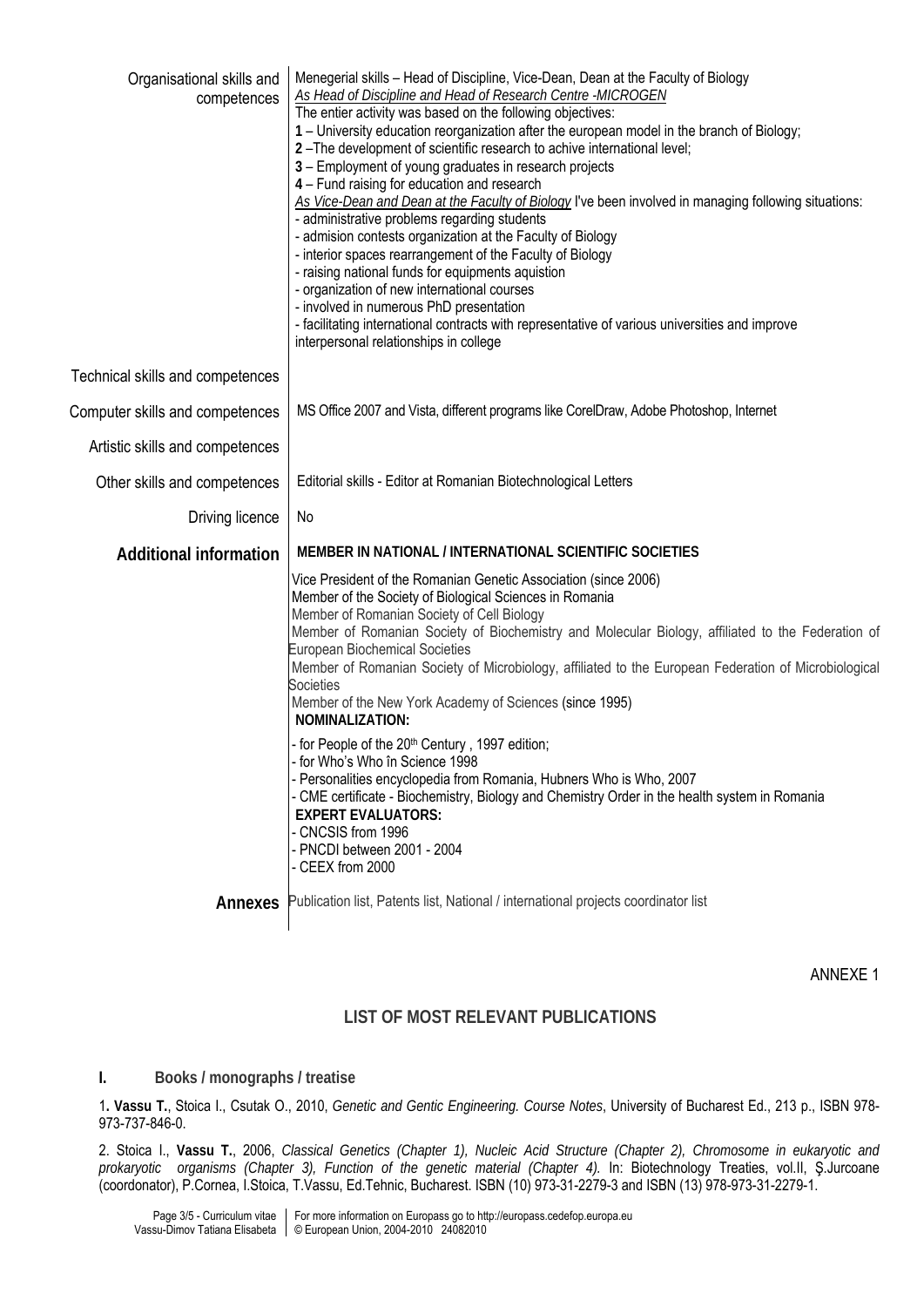3. Stoica I., **Vassu T.**, Sasarman E., 2003, *Biology and Molecular Taxonomy of Microorganisms,* Microbial culture collection, Ed. Arvin Press, Bucharest, 180 p. ISBN 973-96090-3-8.

4. **Vassu T.**, Stoica I., Csutak O., Muşat F., 2001, *Genetics of Microorganisms and Microbial Genetic Engineering, Lecture Notes and Laboratory Techniques*, Petrion Ed., Bucharest, 256 p. ,ISBN 973-9470-24-6.

5. Anghel I., **Vassu T.**, 1991, Chapter. Genetic basis of improving industrial yeasts (p101-211), in monography Yeast *Biology and Tchnology, vol 2*, Coord. Prof.dr. I.Anghel, Tehnic Ed., Bucharest.

6. **Vassu T.**, Sonia D., 1989, *Techniques in Microbiology.In: Practicum of Biology II.* Animal Biology, chief editor I.Anghel abd C.Voica, University of Bucharest Typography, p 332-383.

7. Brezeanu A., Anghel I., **Vassu T.**, 1988, Cap.8 - *Protoplast application in biotechnology* (p 198-310) and Chapter10 – Yeast Genetic Transformation (p 320-332), in *Genetic Engineering – Course Notes*, Coord. Prof.dr. I.Anghel, University of Bucharest Typography.

8. Anghel I., **Vassu T.**, Toma N., Moisa I., Cîrciumărescu D., 1985, *Microorganism Genetics.* Lab Techniques*,* University of Bucharest Typography, 264 p.

**II. Scientific articles in peer-reviewed journals (ISI Web of Science, ISI Proceedings, CAB Abstracts, MEDSCAPE – MEDLINE, NCBI, BIOSIS Previews)** 

**IIa – Scientific articles in peer-reviewed journals Thomson ISI** 

- 1. Rusu E., Enache-Soare S., Cristescu C., Cristescu V., Vassu T., 2011, Identification of species of the genus *Candida* by analysis of 5.8S rRNA gene, *Roum. Biotechnol. Lett*. (accepted)
- 2. Csutak O., Ghindea R., Stoica I., Tanase A-M., **Vassu T**., 2011, Identification of two yeast strains from oil-polluted environment by RFLP on ITS-5.8S rDNA and RAPD analysis, *Roum. Biotechnol. Lett*. (in press)
- 3. Tanase A-M., Nicoara A., **Vassu T**., Chiciudean I., Ionescu R., Csutak O., Stoica I., 2011, Phenotypic and genotypic analysis on bacterial strains from a karathane polluted soil, *Roum. Biotechnol. Lett.*, vol.16, no.1, p.141-148
- 4. Tanase A-M., Moraru C., **Vassu T**., Ionescu R., Pelinescu D., Csutak O., Stoica I., 2011, Phylogenetic analysis of oil polluted soil microbial strains, *Roum. Biotechnol. Lett.* (in press)
- 5. Chifiriuc M.C., Bleotu C., Pelinescu D.R., Lazar V., Ditu L.-M., **Vassu T**., Stoica I**.,** Dracea O., Avram I., Sasarman E., 2010, Patterns of colonization and immune response elicited from interactions between enteropathogenic bacteria, epithelial cells and probiotic fractions, *Int. J. Biotech. Mol. Biol.*, vol.1, no.4, p. 47-57.
- 6. Vamanu E., Pelinescu D., Avram I., Vamanu A., **Vassu T**., Câmpeanu G., Popa O., Băbeanu N., 2010, The identification and the influence of different glucides on the production of exopolysaccharides at the strains *Lactobacillus* sp. IL2 and *Lactobacillus* sp. IL3, *Roum. Biotechnol. Lett*., vol. 15, no.3, p. 5133-5139
- 7. Csutak O., Stoica I., Ghindea R., Tanase A.-M., **Vassu T**., 2010, Insights on yeast bioremediation processes, *Roum. Biotechnol. Lett*., vol. 15, no.2, p. 5066-5071
- 8. Ghindea R., Csutak O., Stoica I., Tanase A-M., **Vassu T.,** 2010, Production of xylitol by yeasts, *Roum. Biotechnol. Lett*., vol. 15, no. 3, p. 5217-5222
- 9. Negruţă O., Csutak O., Stoica I., Rusu E., **Vassu T**., 2010, Identification of some methylotrophic yeast strains of biotechnological interest, *Roum. Biotechnol. Lett*., Roum. Biotechnol. Lett., vol. 15, no.2, p. 5159-5166.
- 10. Negruţă O., Stoica I., Csutak O., Rusu E., **Vassu T**., 2010, Methylotrophic yeasts: diversity and methanol metabolism, A review, *Roum. Biotechnol. Lett.*, vol. 15, no. 4, p. 5369-5375
- 11. Pelinescu D.R., Sasarman E., Chifiriuc M.C., Stoica I., Nohit A.-M., Avram I., Serbancea F., **Dimov Vassu T.**, 2009, Isolation and identification of some *Labctobacillus and Enterococcus* strains by polyphasic taxonomical approach, *Roum. Biotechnol. Lett.*, Vol. 14, No. 2, 2009, p. 4225-4233.
- 12. Ghindea R., **Vassu T**., Stoica I., Tanase A-M, Csutak O., 2009, Preliminary taxonomic studies on yeast strains isolated from dairy products**,** *Roum. Biotechnol. Lett*., vol.14, no.1, p: 4170-4179.
- 13. Tanase A.-M., Trasca C., **Vassu T**., Olteanu A., Pelinescu D., Csutak O., Ionescu R., Stoica I., 2009, Phylogenetic analysis on 16S ribosomal DNA of *Pseudomonas* strains from oil polluted soil, *Roum. Biotechnol. Lett.*, vol.14, no.6, p.4779-4785.
- 14. Tanase A.-M., **Vassu T**., Trasca C., Stoica I., 2009, *In situ* visualization of natural microbial communities in black sea coastal shelf sediments, *Roum. Biotechnol. Lett.*, vol.14, no.1, p. 4187-4193.
- 15. Enache-Soare S., Pelinescu D., Ionescu R., Avram I., Stoica I., **Vassu-Dimov T**., 2009, Molecular identification of some yeast strains involved in oral candidosis, *Roum. Biotechnol. Lett*, Vol. 14, No.1, 2009, pp. 4180-4186*.*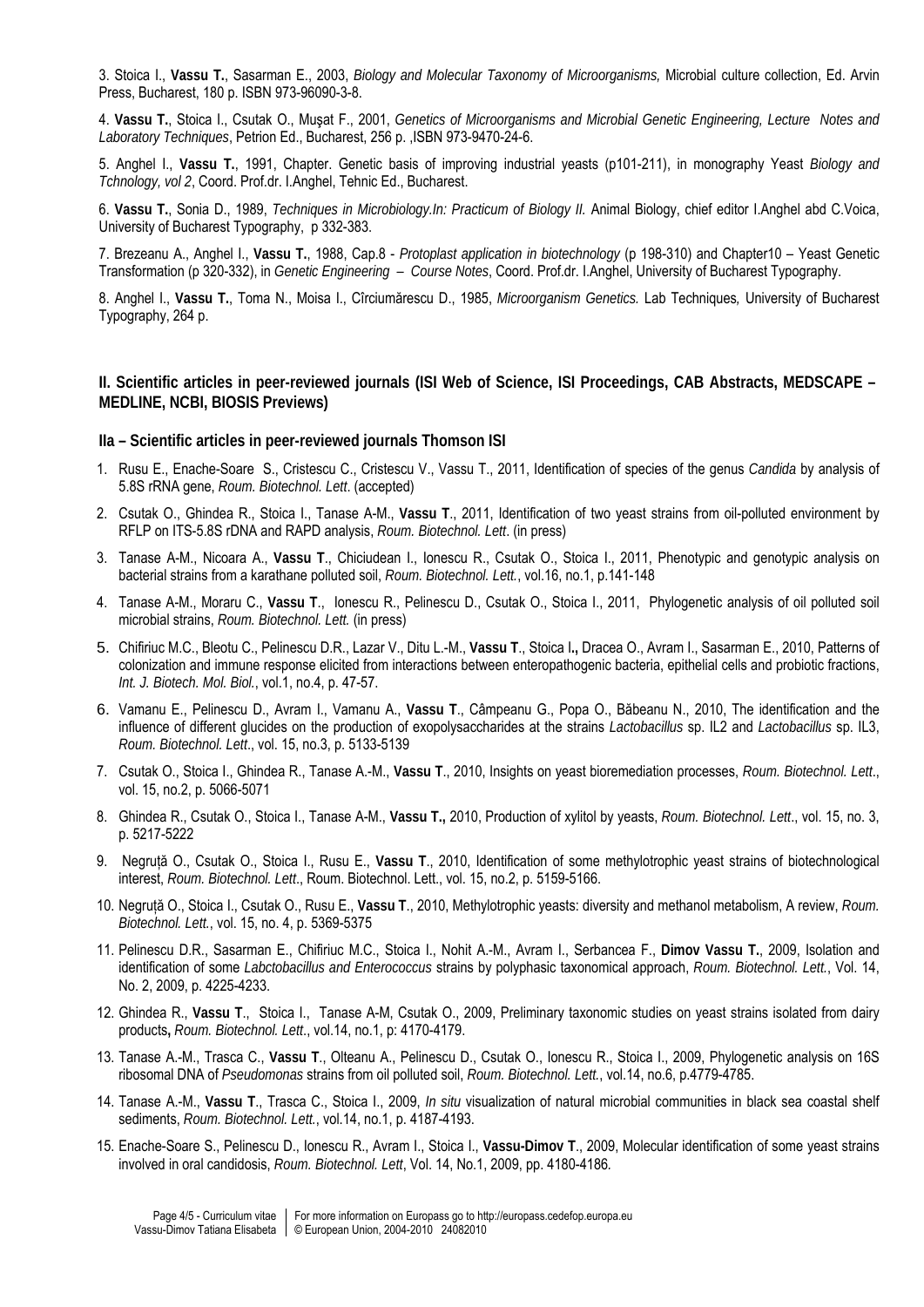- 16. Enache –Soare S., Stoica I., Pelinescu D., Chifiriuc C., Nicoara A., **Vassu-Dimov T.**, 2008, Virulence factors in *Candida albicans* and *Candida parapsilopsis* species and minimal inhibitory concentration for fluconazole, *Roum. Biotechnol. Lett*., vol 13, no.5, p.3898- 3906.
- 17. Negruţă O., **Vassu T.**, Pelinescu D., Stoica I., Csutak O., Ghergheata E., Sasarman E., 2008, Comparative morpho-physiological analysis and mutagenesis of some methylotrophic yeast strains of biotechnological interest, *Roum. Biotechnol. Lett.*, vol 13, no.3, p.3757-3765.
- 18. [Vamanu](http://scialert.net/asci/author.php?author=E.&last=Vamanu) E., [Vamanu](http://scialert.net/asci/author.php?author=A.&last=Vamanu) A., [Popa](http://scialert.net/asci/author.php?author=O.&last=Popa) O., **[Vassu](http://scialert.net/asci/author.php?author=Tatiana&last=Vassu) T.**, [Ghindea](http://scialert.net/asci/author.php?author=Raluca&last=Ghindea) R., [Pelinescu](http://scialert.net/asci/author.php?author=Diana&last=Pelinescu) D., [Nita](http://scialert.net/asci/author.php?author=Sultana&last=Nita) S., [Babeanu](http://scialert.net/asci/author.php?author=Narcisa&last=Babeanu) N., 2008, Effect of the yeast and bacteria biomass on the microbiota in the rumen*, Pakistan Journal of Biological Science*, vol. 11, no 18, p. 2217 -2223.
- 19. Nohit A.-M., **Vassu T.,** Trasca C., Csutak O., Pelinescu D**.,** Ghindea R., Ionescu R., Soare S., Stoica I., 2008, Preliminary analysis on biodegrading strains of *Pseudomonas stutzeri, Roum. Biotechnol. Lett*., vol 13, no.1, p.3595-3605.
- 20. Csutak O., **Vassu T**., P. Cornea, I. Grebenisan, 2007, Genetic characterization of two new *Metschnikowia* strains with antifungal activity, *Roum. Biotechnol. Lett*., vol. 12, no. 2, p:3175-3182.
- 21. [Dinca V. C.](http://adsabs.harvard.edu/cgi-bin/author_form?author=Dinca,+V&fullauthor=Dinca,%20V.%20C.&charset=UTF-8&db_key=PHY), [Soare S.](http://adsabs.harvard.edu/cgi-bin/author_form?author=Soare,+S&fullauthor=Soare,%20S.&charset=UTF-8&db_key=PHY), [Barbalat A.,](http://adsabs.harvard.edu/cgi-bin/author_form?author=Barbalat,+A&fullauthor=Barbalat,%20A.&charset=UTF-8&db_key=PHY) [Dinu C. Z.](http://adsabs.harvard.edu/cgi-bin/author_form?author=Dinu,+C&fullauthor=Dinu,%20C.%20Z.&charset=UTF-8&db_key=PHY), [Moldovan A.](http://adsabs.harvard.edu/cgi-bin/author_form?author=Moldovan,+A&fullauthor=Moldovan,%20A.&charset=UTF-8&db_key=PHY), [Stoica I.](http://adsabs.harvard.edu/cgi-bin/author_form?author=Stoica,+I&fullauthor=Stoica,%20I.&charset=UTF-8&db_key=PHY), **[Vassu T.,](http://adsabs.harvard.edu/cgi-bin/author_form?author=Vassu,+T&fullauthor=Vassu,%20T.&charset=UTF-8&db_key=PHY)** [Purice A.](http://adsabs.harvard.edu/cgi-bin/author_form?author=Purice,+A&fullauthor=Purice,%20A.&charset=UTF-8&db_key=PHY), [Scarisoareanu N.](http://adsabs.harvard.edu/cgi-bin/author_form?author=Scarisoareanu,+N&fullauthor=Scarisoareanu,%20N.&charset=UTF-8&db_key=PHY), [Birjega R.,](http://adsabs.harvard.edu/cgi-bin/author_form?author=Birjega,+R&fullauthor=Birjega,%20R.&charset=UTF-8&db_key=PHY) [Craciun V.,](http://adsabs.harvard.edu/cgi-bin/author_form?author=Craciun,+V&fullauthor=Craciun,%20V.&charset=UTF-8&db_key=PHY) [Ferrari DeStefano V.,](http://adsabs.harvard.edu/cgi-bin/author_form?author=Ferrari+DeStefano,+V&fullauthor=Ferrari%20DeStefano,%20V.&charset=UTF-8&db_key=PHY) [Dinescu M.,](http://adsabs.harvard.edu/cgi-bin/author_form?author=Dinescu,+M&fullauthor=Dinescu,%20M.&charset=UTF-8&db_key=PHY) 2006, Nickel-titanium alloy: Cytotoxicity evaluation on microorganism culture, *Applied Surface Science*, vol 252, no 13 [SPECIAL ISSUE], p. 4619-4624.
- 22. Fologea D., **Vassu T.**, Stoica I., Csutak O., Radu M., 1998, Increase of *Saccharomyces cerevisiae* Plating Efficiency after Treatment with Bipolar Electric Pulses, *Bioelectrochemistry and Bioenergetics*, ELSEVIER, Netherlands, vol. 46, p. 285-287.

#### **III. Invited speeker at international conferences / meetings**

- 1. Current Issues in genetically engineered bacteria Postgraduate Course: *"From cell and molecular biology to the medecine of the 21st century"*,oct. 2006, Institute of Cellular Biology and Pathology, Nicolae Simionescu, Bucharest
- 2. *Research on genetics of lactic acid bacteria in Romania* "*Flemish-Romanian Workshop on Lactic acid bacteria biodiversity and functional properties*", Vrije Universiteit Brussel, Universiteit Ghent, nov. 2004, Bruxelles, Belgia.
- 3. *Problemes actuels du clonage genetique chez levures* "*Cours de Formation Post-Universitaire dans le domaine des Sciences de la Vie*" – CEFOR et Universite Francophone, nov 1999, Bucharest
- 4. *Electrostimulation of yeast division*, FEBS advanced course, Bucharest, 1997.
- 5. *Genetic analysis and improvement of industrial yeast strains* Universite Louis Pasteur, Strasbourg, Franţa, iul 1996

ANNEXE 2

### **PATENTS LIST**

**1.** Patent no. 123277 B1/30.05.2011: Process for isolation, selection and preservation of a probiotic strain of *Enterococcus faecium*, lactic bacteria from livestock use

Authors: **D. Pelinescu,** C. M. Chifiriuc, E. Săsărman, **T.** Vassu Dimov, I. Stoica, S. Enache Soare, R. Ionescu, I. AvramBrevet de inventie nr. 123278 B1/ 30.05.2011

**2.** Patent no. 123278 B1/ 30.05.2011: Process for isolation, selection and preservation of *Lactobacillus ssp paracasei paracasei* probiotic strains, lactic bacteria for human use

Authors: Sasarman E., Chifiriuc C.M., **Pelinescu D**., Bleotu C., Vassu T., Stoica I.

**3.** Patent no. 119062 B1 from 30.11.2004: *Procedure for obtaining a fermented feed.*

Authors: **Vassu T**., Săsărman E., Stoica I., Jurcoane Ş., Vintilă T., Smarandache D., Nohit A., Csutak O., Muşat F., Grancea O., Gherasim R. European Patent Office - Data supplied from the *esp@cenet* database – Worldwide International Patent Classification (IPC): *A23K3/02; C12N1/20;* A23K3/00; C12N1/20; (IPC1-7): A23K3/02; C12N1/20

**4.** Patent no. A 100 103 din 30.01.2001: *Method of preservation and improvement of the nutritional value of forage plants by fermentation*

Authors: **Vassu T**., Săsărman E., Stoica I., Vintilă T., Smarandache D., Nohit A.-M. European Patent Office - Data supplied from the *esp@cenet* database – Worldwide

**5.** Patent no. 108251 B1 din 31.03.1993 : *Obtaining procedure for Somatic Hibrid Saccharomyces cerevisiaex Saccharomyces diastaticus-CD.*

Authors: Popovici Stela, Niculescu Stelian, **Vassu-Dimov Tatiana**